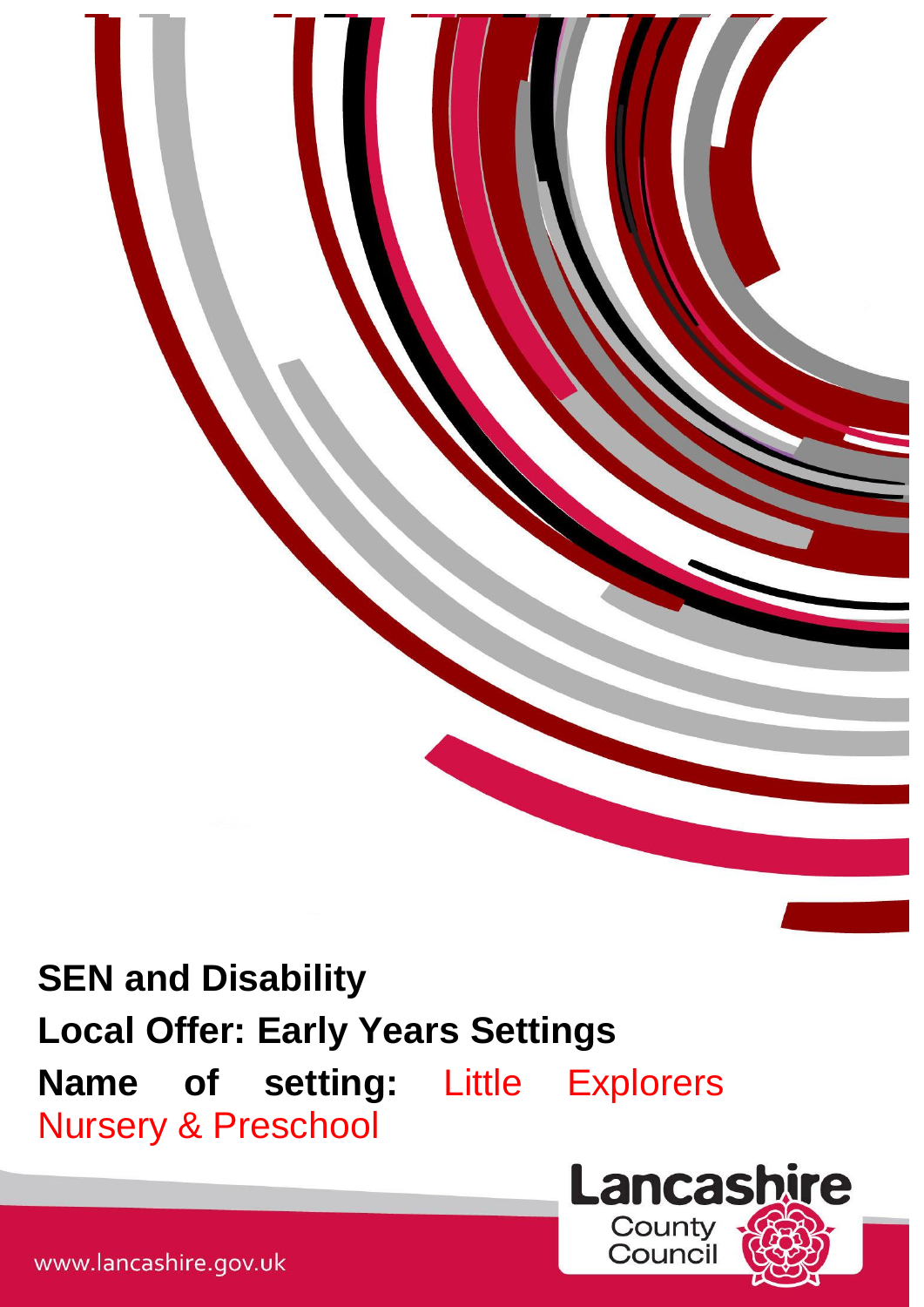Little Explorers Nursery & Preschool is a private nursery situated in close proximity to Buckshaw Village and Euxton. We have good public transport links including a train station situated within a 10 minute walk.

The nursery is registered 116 for places providing 30 places for 0-2 year olds, 56 places for 2-3 year olds and 30 places for 3-4 year olds. The places are organised into 5 rooms, 2 of which are baby units which are located on the first floor, Caterpillars (0-1 year old) and Butterflies (12-24 months old), although this is a flexible arrangement dependant on the needs of the children. The Bumble Bee's and Ladybird's rooms (2 & 3 year olds) are based on the bottom floor. Pre-School (3-4 year olds) are situated in the annex building located at the back of the main nursery. The main nursery and the Pre-School annex are joined via the garden. We offer a range of sessions including full time and part time which suit the individual needs of parents and children. The nursery is open 52 weeks of the year (with the exception of bank and public holidays), Monday- Friday from 7:30-18:00.

Each unit has fully qualified practitioners ranging from level 3 and rising to EYT (Early Years Teacher). The Baby Units are led by our Senior Practitioner who is supported by four practitioners. The Bumble Bee's room is led by our Deputy Manager who is supported by two other practitioners. The Ladybird's room is led by a Lead Practitioner who is supported by 2 other practitioners. The Preschool room is led by our Early Years Teacher who is supported by 3 other practitioners. The senior and lead practitioner's role is to lead and support practitioners, monitor the provision on offer and ensure there is consistency between the rooms.

In addition to the lead and senior practitioners the setting also has practitioners with additional responsibilities, these include; Parental involvement coordinator (Kelly Pennington), Special Educational Needs Coordinator (Amanda Pemberton), 4 Safeguarding officers (Nicky Norton, Amanda Pemberton, Alex Murtagh & Sally Ashworth), Health & Safety officers (Nicky Norton & Amanda Pemberton), Behaviour officer (Rachel Pennington)

The Nursery Manager – Nicky Norton has the overall responsibility for the setting. She is supported by a Deputy Manager – Amanda Pemberton, a Senior Practitioner – Sally Ashworth and the Early Years Teacher – Alex Murtagh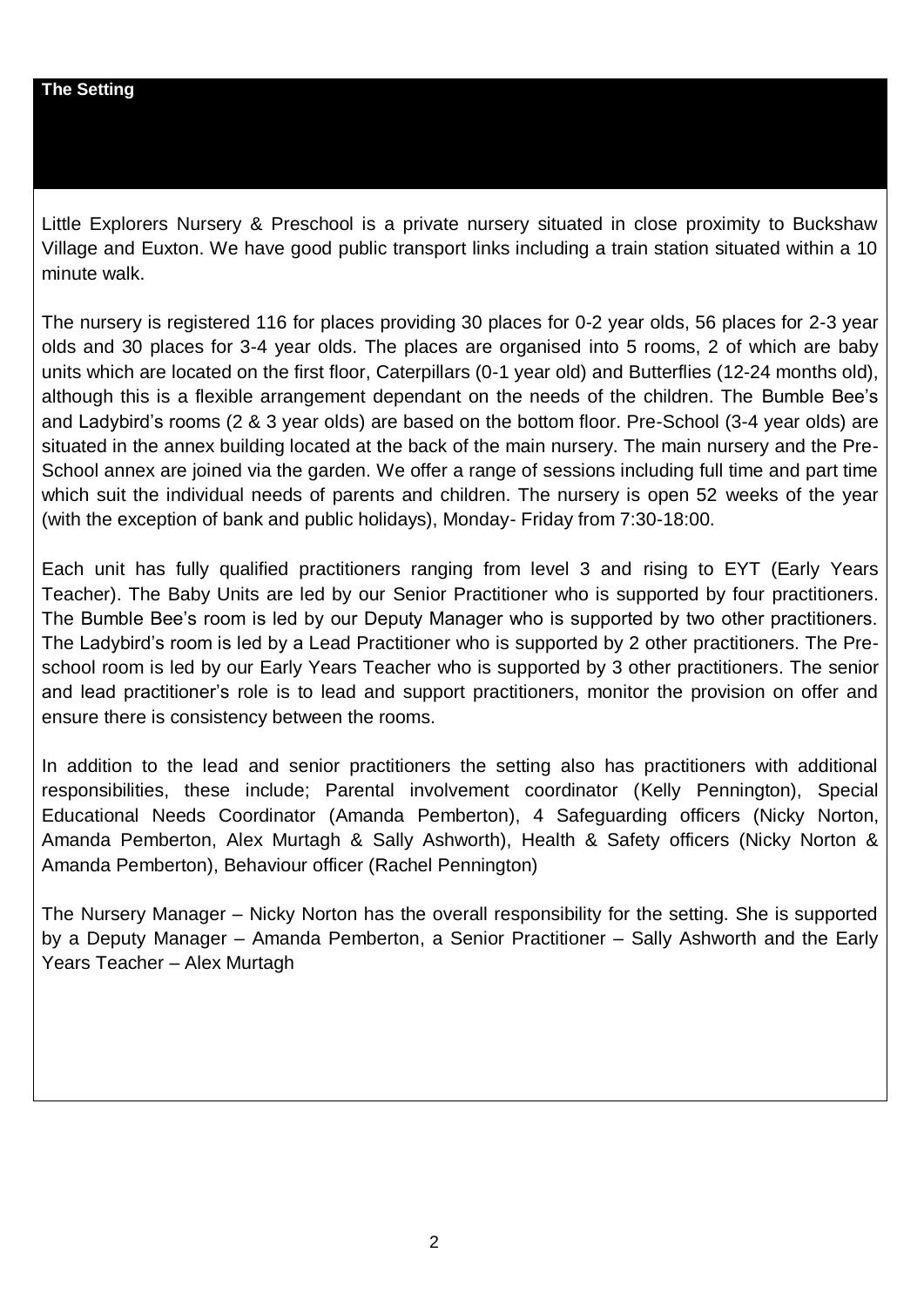### **What the setting provides**

Little Explorers Special Educational Needs and Disability policy conforms to the Lancashire local authority admissions policy, giving priority to children with Special Educational Needs, where possible.

All policies for the nursery are available on request.

#### **The Nursery building**

The setting is housed in a two storey building with a separate two storey annex building which houses the Pre-School room. Both buildings are wheelchair accessible from the front and a ramp at the back of the main building. However we have no lift so wheelchair access is limited to the ground floor. There are six accessible parking spaces at the front of the building and a further six at the rear. Adjacent to the building is a large car park which our service users can access if required. The setting is accessible via an intercom/buzzer system which links to each of the rooms and office. The main front door and interior doors to the classrooms have keypad locks, these codes are changed on a regular basis to maintain security.

Access to the first floor (baby units, kitchen and upstairs office) is via 18 stairs. On the stairs there is an adult handrail and a children's hand rail.

Access to the Pre-School room which is situated on the first floor of the annex building is via 17 stairs. On the stairs there is an adult handrail and a children's hand rail.

The setting has 3 evacuation cots accessible at all times. The management team carry out regular fire drills to make sure that all practitioners are confident with the evacuation procedure in the event of an emergency.

Medication is clearly labelled with child's name and stored in the medication cupboard in each room or the fridge (located in the kitchen). Parents will be asked to sign a medication form to ensure that the correct information has been documented before they leave their child. When medication is administered, a witness is present and both practitioners must sign to say that the medication has been given. At collection time parents are required to sign the medication form to acknowledge that the medication has been administered that day.

To administer medication staff must hold a level 3 qualification and have their Paediatric First Aid and be signed off on the induction checklist.

There are seven toilets accessible within the main building. One are adult facilities, one disabled and five child sized toilets, all of which have access to hand washing facilities. The disabled toilet has two handrails (63cm height) and automatic lighting. In the Pre-School annex there are six child sized toilets, all of which have access to hand washing facilities and on disabled toilet.

There are changing facilities in all baby units, the children's bathroom on the ground floor along with potties.

Each area has appropriate facilities for disposal of nappies.

There is a small pram store (6ft by 4ft) outside the main building to the side of the car park. The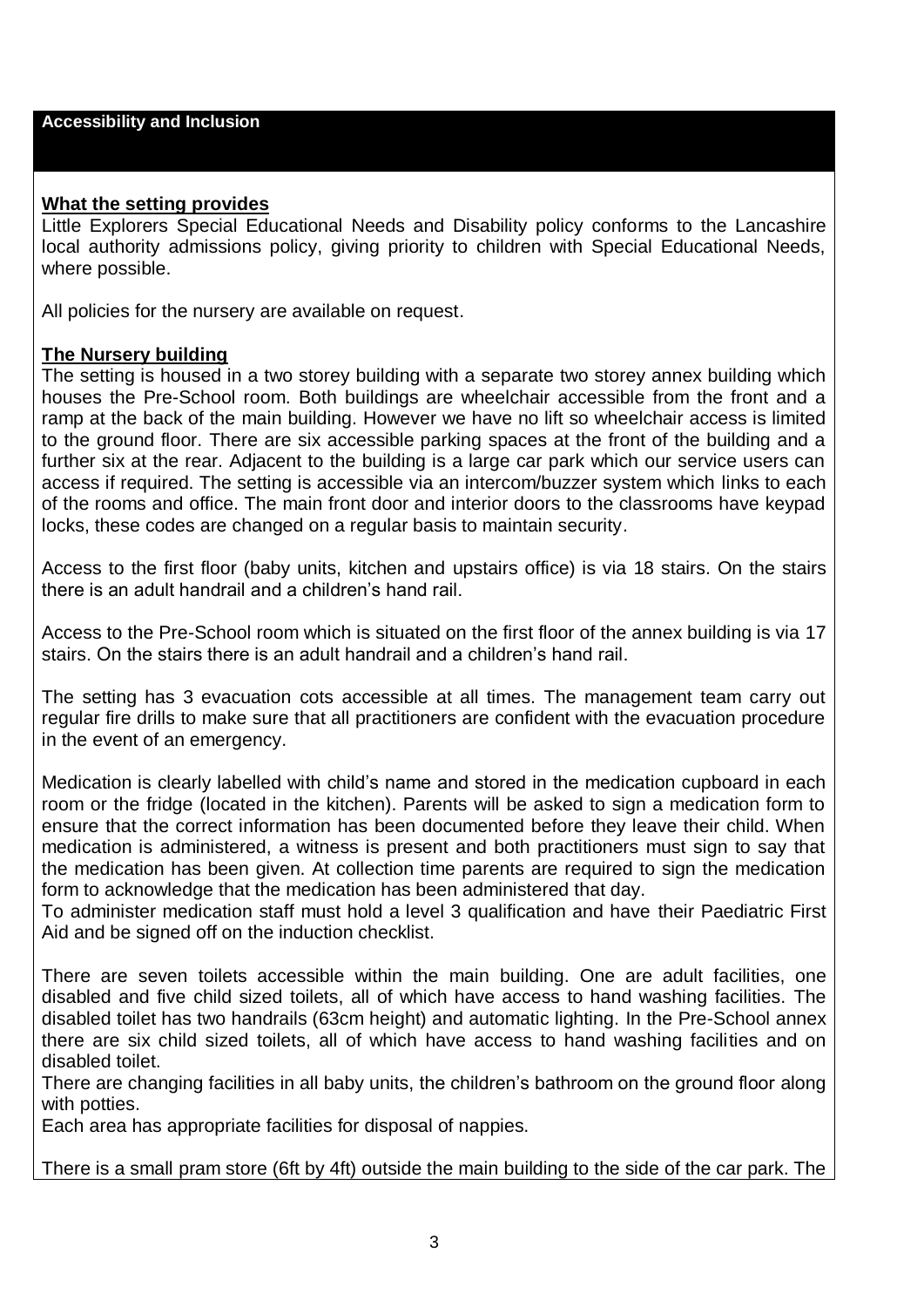key is kept on the parent's notice board inside the nursery in the reception area. The pram store can also be used to store and specialist equipment needed, e.g wheelchair.

The corridors are illuminated by strip lighting, there is no natural daylight in these areas. The walls within the nursery are painted cream and the skirting and architrave is white.

There is a combination of carpet tiles and karndean flooring within each of the classrooms. The corridors are carpeted and vinyl is used in the kitchen.

All internal doors are 32" wide which are accessible for wheelchair users. The interior doors have vision panels with the exception of toilets laundry and storage cupboards. The laundry cupboard is locked at all times and the key is accessible to staff. Each classroom is clearly labelled with consistent signage.

There are parent information boards in the entrance of the nursery. These contain relevant information about the setting, including some policies. The information boars also contain information about menus and staff working in the setting.

## **The rooms:**

All of the rooms are illuminated with LED lighting, the walls are painted a pale colour and display boards are backed in hessian/neutral backing at both adult and child height providing a natural feel.

Each of the classrooms use fabrics, rugs and canopies to create cosy areas for relaxation and play. All rooms have storage units and The Ladybirds room has their own fridge for storing milk/food. Furniture is accessible for children using walkers or other specialist equipment.

All rooms are cleaned on a daily basis by our cleaners or practitioners. Floors are vacuumed and mopped on a daily basis and every 12 weeks we have all carpeted areas deep cleaned. Toys are sterilised regularly on a rota basis which all staff take part.

In the **Baby units (Caterpillar's & Butterflies)** there are low wooden chairs and tables along with highchairs, bumbo's and baby pods. The Caterpillar's room has 1 cot and baby nests available for children to sleep in along with baby pods, Butterflies use fold away beds. Each child has their own bedding (provided by nursery) which is washed at the end of the day. The resources are suitable for 0-2 year olds, with a range of ICT, heuristic and sensory play. Several activities are brought to floor level with the use of turf tubs and sand/ water trays. Each of the baby rooms have nappy changing/ disposal facilities.

In the **Bumble Bee's and Ladybird's room (2 & 3 year olds**) there are toddler sized chairs and tables. Toys are stored in child height units to ensure the provision on offer is accessible to all. Turf tubs are used to bring activities to floor level and the sand and water trays are height adjustable. Resources are suitable for 2 & 3 year olds although resources may be borrowed from the baby unit if they are more appropriate to a child's development. All resources are clearly labelled with both print and photographs. The room also has free flow to the outside garden area.

In the **Pre-school room (3-4 year olds)** there are wooden tables and plastic and wooden chairs (two different sizes). The resources are clearly labelled, stored in child sized units and organised in areas of provision. The children have access various ICT toys, for example a computer and printer which are situated on a low level computer table, an inotab within the book area, card machines and tills in the role play, an audio player and an interactive turn table which is height adjustable. Children have direct access to the bathroom at all times and are encouraged to be independent.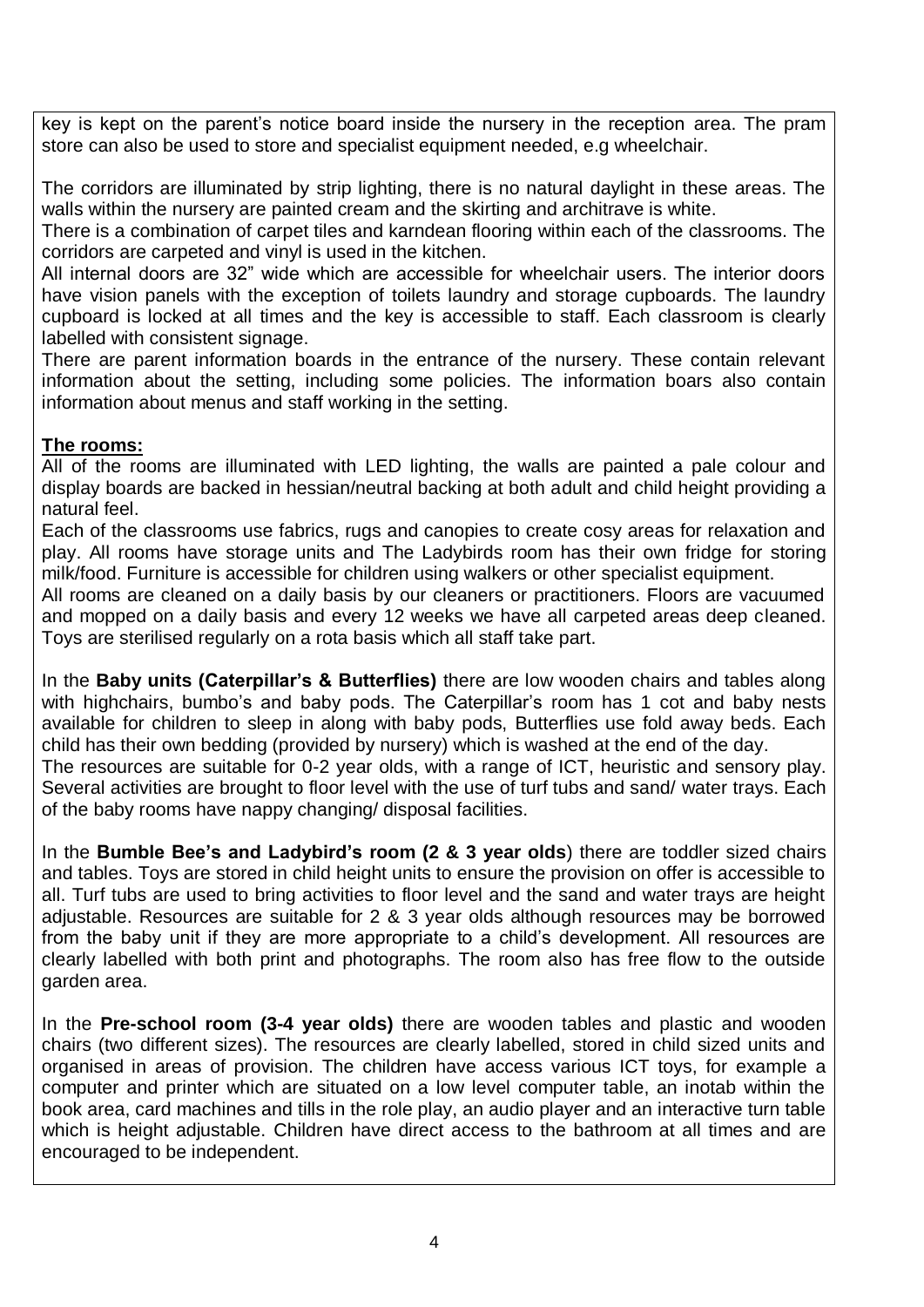#### **The Outdoors:**

The outdoor environment has a mud kitchen, large digging/ construction area, balancing beams, a designated area for large physical play and a summer house.

On the decking area we have water play, story shed, mark making, activity boards and small world activities. This area is covered in artificial grass.

Surrounding the outdoor area is a 6 foot fence with some outdoor lighting to provide a safe, secure outdoor provision. The grounds are maintained by our caretaker and practitioners. Resources are taken outside daily and are chosen and adapted to suit the needs of the children attending the nursery.

We have outdoor storage to house the outdoor equipment, e.g. sand toys, mud kitchen and P.E equipment.

#### **Identification and Early Intervention**

At Little Explorers we closely monitor children's progress through observation. Each child has their own learning journey which include observations of your child in nursery with links to the Early Years Foundation Stage (EYFS) curriculum and highlighted next steps, observations/ comments from parents, EYFS tracker/ baseline assessment and termly development reports. An opportunity to discuss learning journeys with parents is during a tour of the nursery or when their child is due to start. All practitioners explain to parents how the learning journeys work, what they are for, what is in them and how parents themselves can contribute to them but accessing their child's Learning Journal online. Children's learning journeys are completed by the key person and are accessible at all times. The key person will also invite parents to attend termly Parents Evenings to look at the learning journey and discuss progress/ attainment as well as any concerns. Further appointments may be made outside of these to discuss issues/ concerns in more detail. Summative assessments are completed at the end of each term in partnership with parents. Parents can identify the areas their child is making good progress and reaching a stage typical for their age. The lead practitioners and deputy manager (SENCO) examine each child's development, if a child appears not to be making good progress it is discussed with the key person and parents. For children who are making little progress strategies are put in place and a targeted learning plan (TLP) is devised. The targets are agreed with parents and key person and reviewed approximately every 6-8 weeks with the Special Educational Needs Coordinator. Where progress continues to be limited a Common Assessment Framework (CAF) will be completed, this is done with parental consent. Once the CAF is submitted any professional who is working with your child or received a referral to provide support for your child will be given a copy of the CAF, the CAF sets targets and highlights who is responsible to carry out those tasks by a given time. To complement the CAF, Team Around the Family (TAF) meetings are held in order to review and evaluate targets and establish new ones without duplication of support. TAF meetings take place approximately every 8 weeks. The nursery works with other professionals such as Speech and Language Therapists, Outreach Practitioners, Health visitors and Physiotherapists. This is often through a programme of work which involves the practitioners carrying out specific support for individual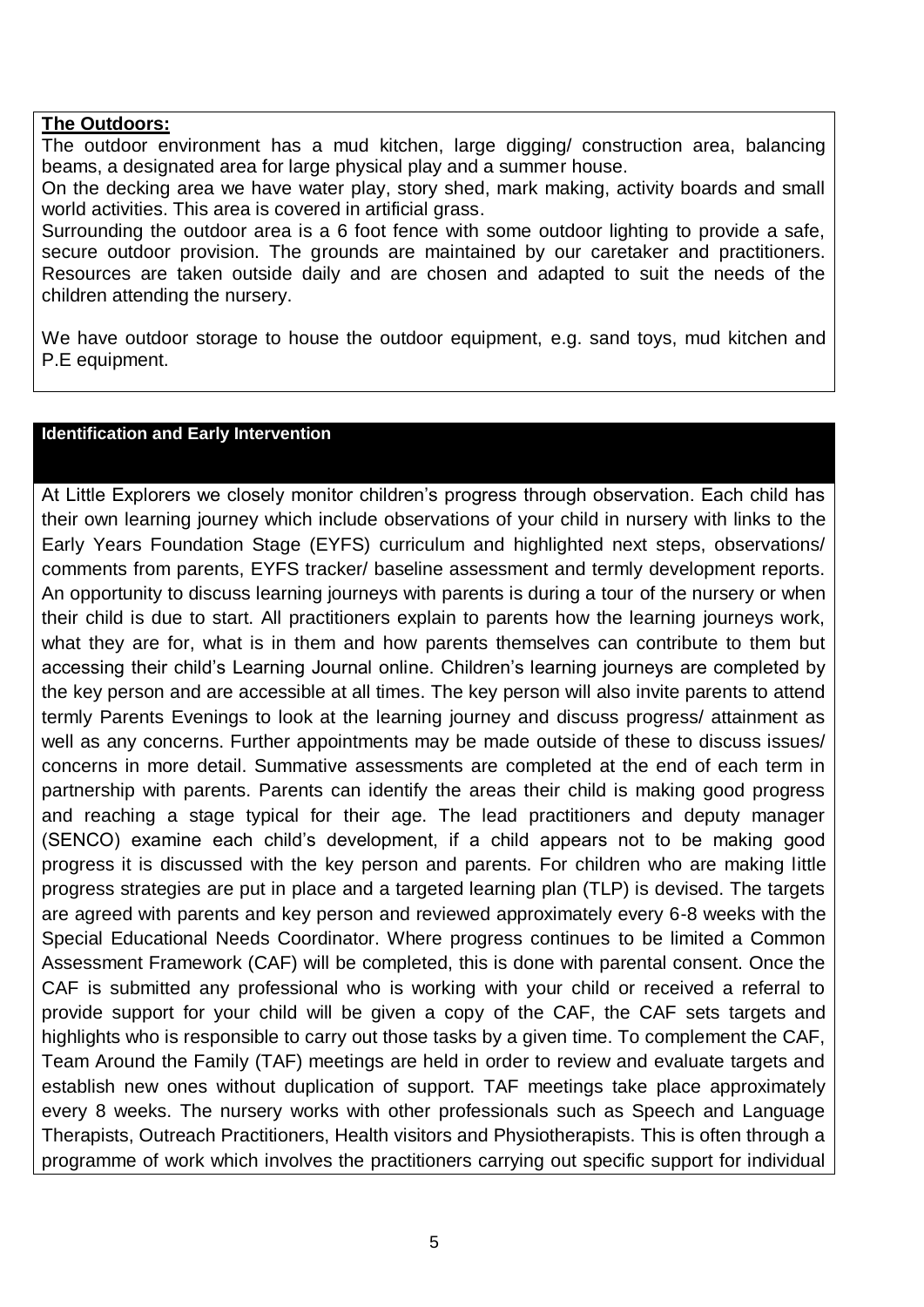children as well as the specialist professional. Little Explorers also work with the local authority Inclusion Teacher, with parental consent a 'request for guidance' is completed and submitted to the IDSS team. The Inclusion Teacher visits the child in nursery and provides some additional advice and guidance to practitioners to support them in meeting the needs of the child. Along with the children's learning journeys we also undertake the 2 year progress check. This check is completed on all children of this age and is a requirement of the EYFS. The 2 year check requires us to discuss with parents the child's strengths as well as identifying any concerns. Where the check suggests that a child may be experiencing delay or some difficulties in their development appropriate next steps are discussed with parents, this could result in a Targeted Learning Plan being devised. The ethos of the nursery is to work in partnership with parents, if a parents is worried about their child they can speak to the child's key person or nursery SENCO. It is important to involve parents throughout the assessment process and encourage them to add their views and experiences. In our setting we use provision mapping to identify ways in which we support all of the children within the nursery. The provision map is split into three waves, wave 1- what we provide for all children, wave 2 for children who need a little bit of extra input and wave 3- children who need specialised/ intensive intervention. We use the provision map to identify ways in which children can be supported

### **Teaching and Learning Part 1 – Practitioners and Practice**

Little Explorers nursery works within the Early Years Foundation Stage (EYFS). Practitioners refer to DofE Development matters as well as the Statutory Guidance to support planning activities and provision for children in our care.

On entry the key person will carry out a baseline assessment which is completed in partnership with parents. This assessment provides the key person with an initial overview of the child's current development allowing practitioners to highlight characteristics of effective learning and identify the child's age phase.

Summative assessments are used every term to identify individual learning plans (where applicable) building on children's strengths and promoting areas where there is less progress. Alongside the summative assessments we use formative assessments (development reports and EYFS tracker) which are used to discuss with parents at our Parents Evenings, these take place termly. Using the online Learning Journals we observe the children and link to the EYFS and a tracker is collated from the observation which parents can see when they look at their child's Learning Journals.

The EYFS is split into seven areas of learning, there are three prime areas and four specific areas. In the 0-2 year old units there is a focus on the three prime areas of learning (Communication and Language, Physical and Personal, Social and Emotional Development). An example of an activity would be exploring a variety of sensory treasure baskets using all of the senses. Within the 2-3 year old unit the prime areas are still meaningful but there is an emergence of the specific areas of learning (Mathematics, Literacy, Understanding the World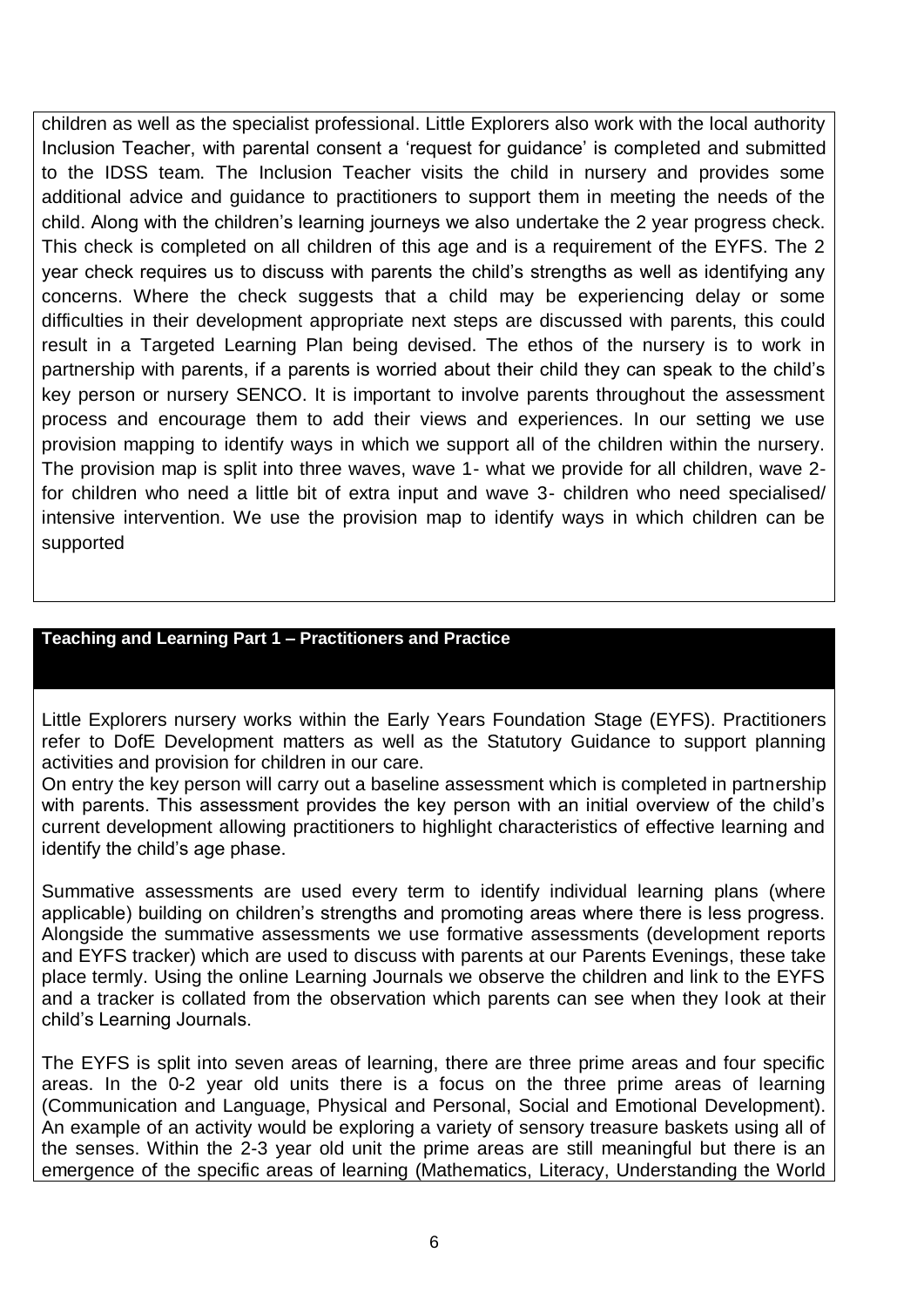and Expressive arts and Design). An example of an activity from the 2-3 year room would be arranging familiar objects and classifying them into groups of similar characteristics. Once the children reach 3-4 years old, the prime areas are still focussed on but there is a balance between prime and the specific areas of learning. These include a balance between adult and child led activities and a focus on school readiness.

Little Explorers adapt learning experiences and provision to meet the needs of all children attending the setting. Practitioners differentiate the activities and provision that is on offer, for some children a higher level of differentiation is required, this may be because they have an additional unmet educational need.

All staff are attentive to the development needs of the children in their care and are mindful of this when differentiating provision and activities so that all children have access to the setting in a way that is appropriate to their needs. All children attending Little Explorers nursery are allocated a key person. The role of the key person is to liaise with parents, informing them about their child's time at nursery. They are also responsible for conducting observations, highlighting meaningful next steps and ensuring that learning journeys are up to date. Little Explorers believe that parents are children's first educators. It is the role of the key person to work with parents to develop ways in which they can aid their child's development within the home and sustain positive relationships through listening parent views and ideas.

To support parental involvement we supply home links, show and tell and in pre-school the travel bear to take home providing activity ideas as well as links to the EYFS curriculum. In addition to this we invite parent/carers to take part in Stay & Play sessions- these sessions have a focussed theme and learning experiences/ activities covering the seven areas of learning. These sessions run termly. We encourage parent/ carers to attend any open events/fun days throughout the year to witness the development of the nursery and ask any questions they may have. When a child is ready to move to the next room the key person will complete a transition document which is discussed with parents at a liaison meeting. The parents are introduced to the child's new key person and are given an opportunity to view the new environment and be introduced to the staff that will be looking after their child.

At Little Explorers we believe that all children have the right to participate and have their voices are heard in matters relating to their lives. Children are given the opportunity to access their learning journeys and share them with their key person, looking at the photographs and pieces of work completed during the term.

#### **Teaching and Learning Part 2 - Provision & Resources**

#### **What the setting provides:**

Each room are provided with a range of resources that are developmentally appropriate for the children attending. It is the role of the practitioners to offer resources that overlap with the age phase above and below to ensure that children who are developing slowly or quickly can access resources to complement their stage of learning and development. We use our provision map to support practitioners to identify some alternative resources and activities available to aid children's needs.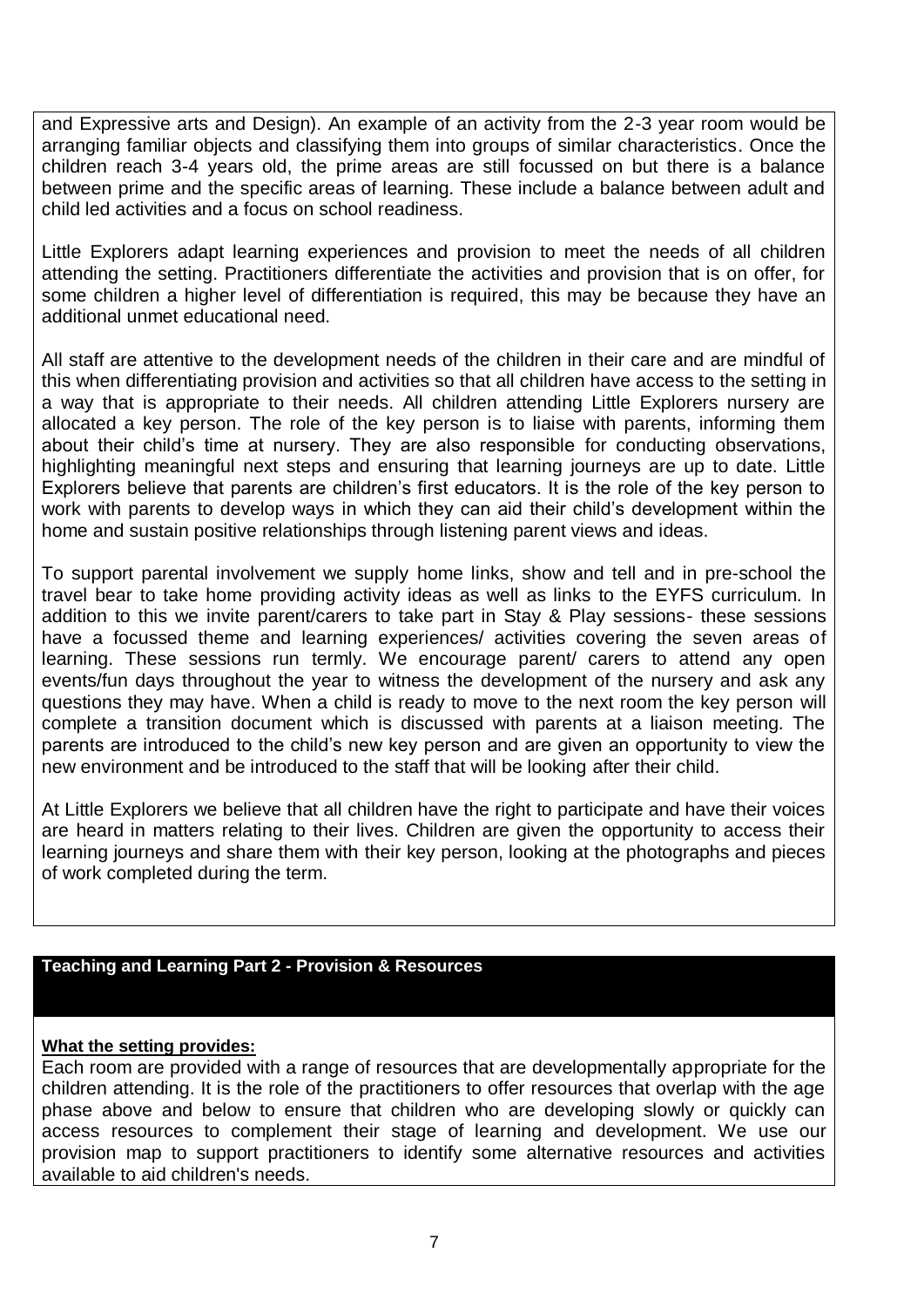Some children may require access to resources that are significantly different to their age phase, practitioners are aware of this and made arrangements to share resources from older or younger groups. If a child requires specific equipment or resources the nursery does not have available then the SENCO will make every effort to either loan, hire or purchase the necessary resources using the AEN budget.

Any external professionals who visit the children in nursery are encouraged to build a positive relationship with the practitioners caring for the children. The SENCO overseas any additional support carried out by practitioners along with any care/ target plans provided by external agencies. Parents are consulted at every step and are encouraged to give their opinions about the support they need for their child to help them achieve their full potential. For children who require additional support at specific times of the day (for example meal times, focussed group time) the nursery will endeavour to make reasonable adjustments to accommodate this. We provide additional support using supernumerary staff.

When nursery trips or outings are planned, risk assessments are completed on the place we intend to visit and practitioners consider the needs of individual children who will be visiting. Adjustments are made lowering the ratios by half and taking extra staff if possible.

### **Transitions**

#### **What the setting provides**

Children transitioning from room to room within Little Explorers receive taster sessions to their new room with support from their key person and parents. These sessions will be gradually increased so the child will be confident, secure and have formed relationships with the new practitioners and their peers. The child's key person will provide a transition record for the new room, this will provide additional information to support the whole process and to aid the planning process

In-depth transition documents are completed for each pre-school child during the last summer term at little explorers. This document details an overview of the four principles of the EYFS, the child's development stage they have achieved to date, additional information from the key person, parent, and child. Information is included about any additional support the child has received including any external agencies that may have been involved with the child during their time at the nursery. Liaison meetings are held with parents and the key person to discuss all the recorded information. The key person will also seek parental consent to share this information with the child teacher from their new school or nursery.

During the child's last term the practitioners will provide a range of additional activities for the children to explore which will support them with the forthcoming changes for starting school.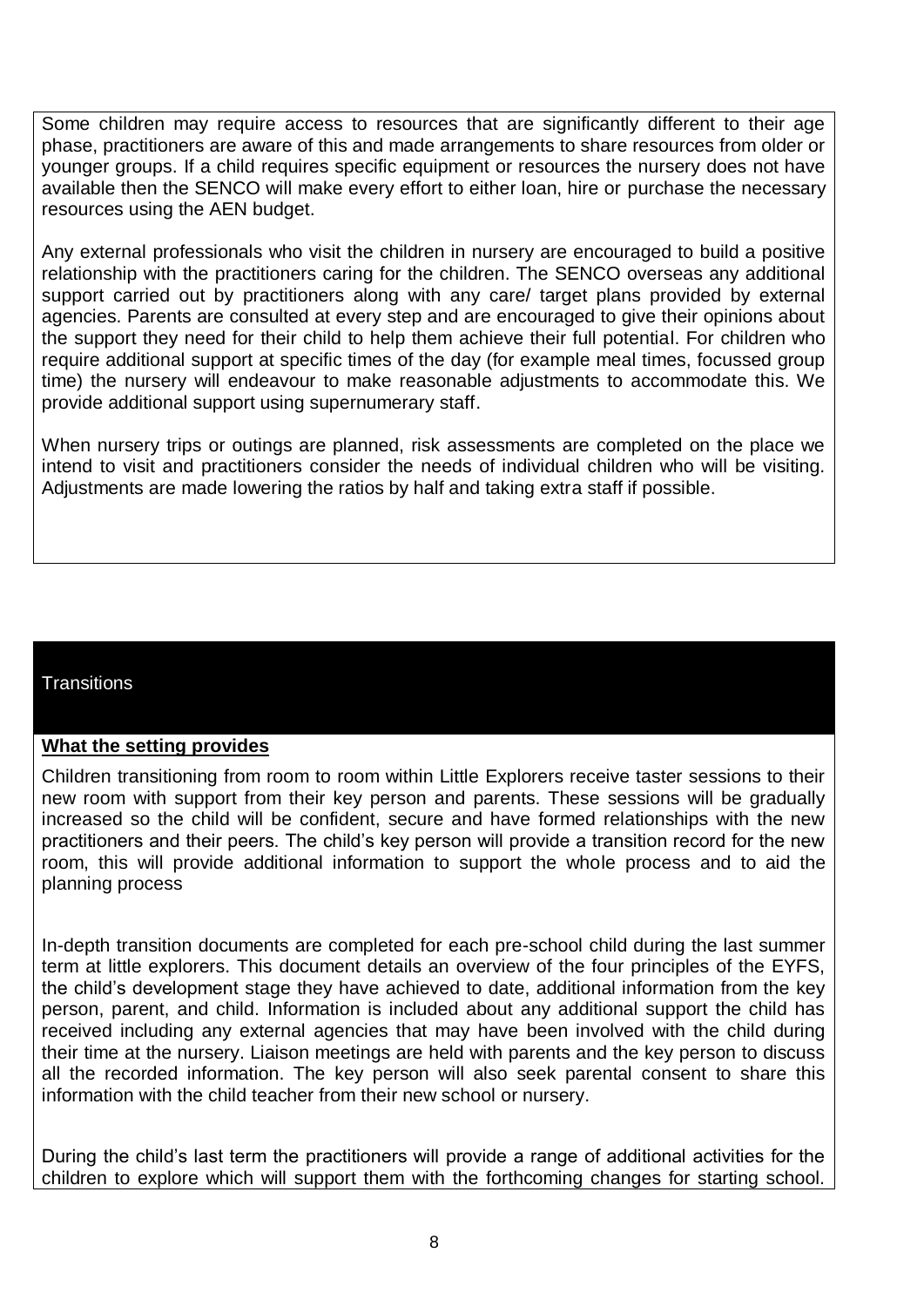School uniforms are purchased for the schools that the children will be attending and will be placed in the role play area, thus allowing children to practice getting dressed by themselves and becoming aware of their individual uniforms they may wear once at school. Enhancements are also provide such lunch boxes, coats, writing books, pencil cases and pens which are placed in the mark making area along with registers that the children can explore. Within the book area school prospectuses will be provided for children to look through, talk about and become familiar with the look and surroundings of the school.

The school teachers will be contacted to arrange a visit to the setting to meet with the children in an environment that the child is already comfortable with encouraging them to feel confident enough to showcase their abilities. If this is not possible the key person and child may attend the school for a visit to their new classroom.

Little Explorers understand that school readiness is about being confident to keep trying and have a go at new things; it's about being eager to leave your mummy or daddy, to rush into school or other new places with a feeling of excitement at what the day might hold and a head full of new ideas to try out. We believe it is about being able to put your coat on by yourself while being resilient enough to try again when it doesn't work out; it's about 'getting on with it', asking for help from others if you need it, without feeling afraid.

# **Staff Training**

### **What the setting provides**

All practitioners have to complete mandatory safeguarding level 1 and 2 training. Our 4 designated safeguarding officers have completed additional training for this role. Other mandatory training completed by all staff are, CAF & CON (common assessment framework & continuum of need), Safer food handling and Prevent duty. All practitioners have regularly supervisions and are booked on relevant course to help them support and promote their job role and knowledge.

We aim to ensure that all staff are paediatric first aid trained. We currently have 19 practitioners who hold full paediatric first aid qualifications.

Staff qualifications:

2 EYT status

- 2 practitioners hold Degree level qualifications
- 1 practitioners hold their Level 4 qualification
- 9 practitioners hold their Level 3 qualification
- 2 practitioners hold their Level 2 qualification

2 practitioners hold their Level 2 qualification and are working towards their level 3 qualifications

1 practitioner without qualification working towards their level 3 qualification

Our nursery SENCO is Amanda Pemberton who supports practitioners, children and parents who require additional help and quidance.